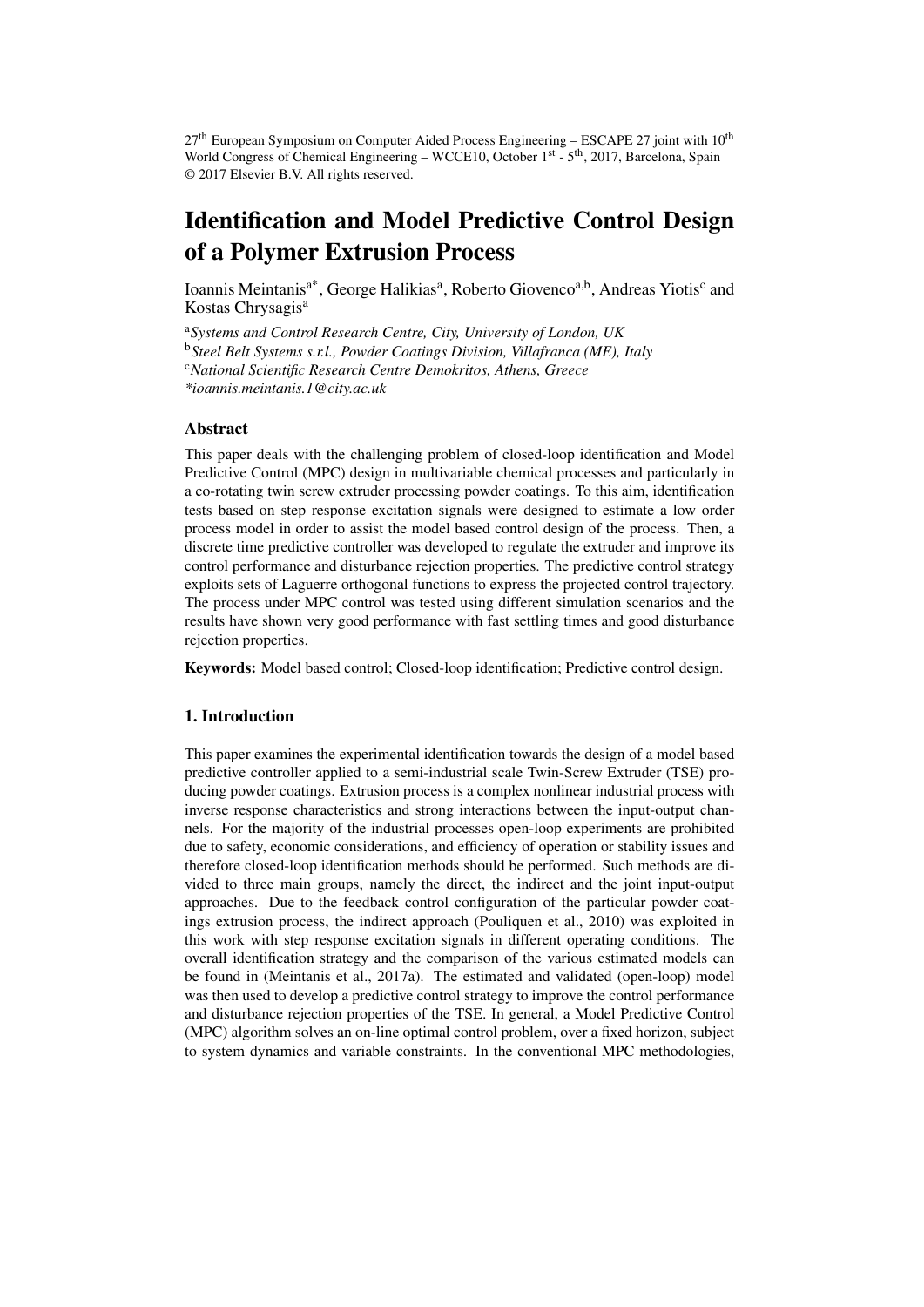the control objectives are multiplied by appropriate weights and formulate an objective function that is minimized. The weight selection is in essence the tuning strategy for the controller, since it affects to a great extent the closed loop performance. A number of MPC books (Maciejowski, 2002), (Wang, 2009). and various applications (Aggelogiannaki et al., 2004),(Bemporad, 2006) can be found in the relevant literature. Here, we use an alternative approach where the (incremental) control signal is expressed in terms of a set of Laguerre functions with a pair of parameters that act as design parameters, as we will see later. The feedback control system under MPC control was tested using different simulation scenarios, in both tracking and regulator modes, and the results have shown very good tracking performance with fast settling times and good disturbance rejection properties.

#### 2. Extrusion Process Background

#### *2.1. Powder Coatings Manufacturing: Process Background*

Powder coatings manufacturing is a semi-continuous multi-stage process involving the following steps: a) Weighing of the raw materials; b) Premixing (dry blending of the raw materials); c) Extrusion, where the premix is fed into an extruder where it is compacted and heated until it melts; d) Solidification process, which involves the cooling of the processed material via an industrial cooling belt; e) Milling and sieving of the chips to produce a fine powder with a specified particle size range. The most critical part in the powder coatings production line is the extrusion process, which must be carefully controlled to ensure a high quality end product.

## *2.2. The semi-industrial scale Twin Screw Extruder*

Extrusion is a continuous process in which a pair of co-rotating screws is used to force the raw materials through the barrel of the machine and exit through a narrow exit point (die). In such process, the raw materials are simultaneously transported, mixed, stretched and sheared under elevated temperatures to form a homogeneous dispersion. The Twin Screw Extruder (TSE) in the study (EBVP20-SBS) is manufactured and supplied by Steel Belt Systems s.r.l. (Italy). The screw diameter is 21 mm and its length to diameter (L/D) ratio is 28:1. In a normal operation the capacity (throughput) can reach up to 50 kg/h. Furthermore, the extruder barrel is divided into six zones, were each of them has a setpoint value for the temperature. The temperature zones are under PID control.

A real time data logging system is interfaced with the programmable logic controller (Siemens PLC) in the extruder. This system continuously monitors and logs the process variables, i.e. temperatures, screw speed, motor torque, feed rate etc. which are sampled in one second intervals. Among the on-line Measured Output (MO) variables, previous studies and experimental trials have shown that the motor torque, Specific Mechanical Energy (SME), and product (or, melt) temperature, have a strong impact on the final product quality attributes. The primary Manipulated Variables (MV) to control these process variables are screw speed, material feed rate and barrel temperature of zones 4-6, respectively. In this work, we have used as  $MVs$  ( $u_1, u_2$ ): the Screw Speed (SS) and the Barrel Temperature (BT) of zones 4-6; and as MOs  $(y_1, y_2)$ : the Motor Torque (MT) and the final Product Temperature (PT) at the die.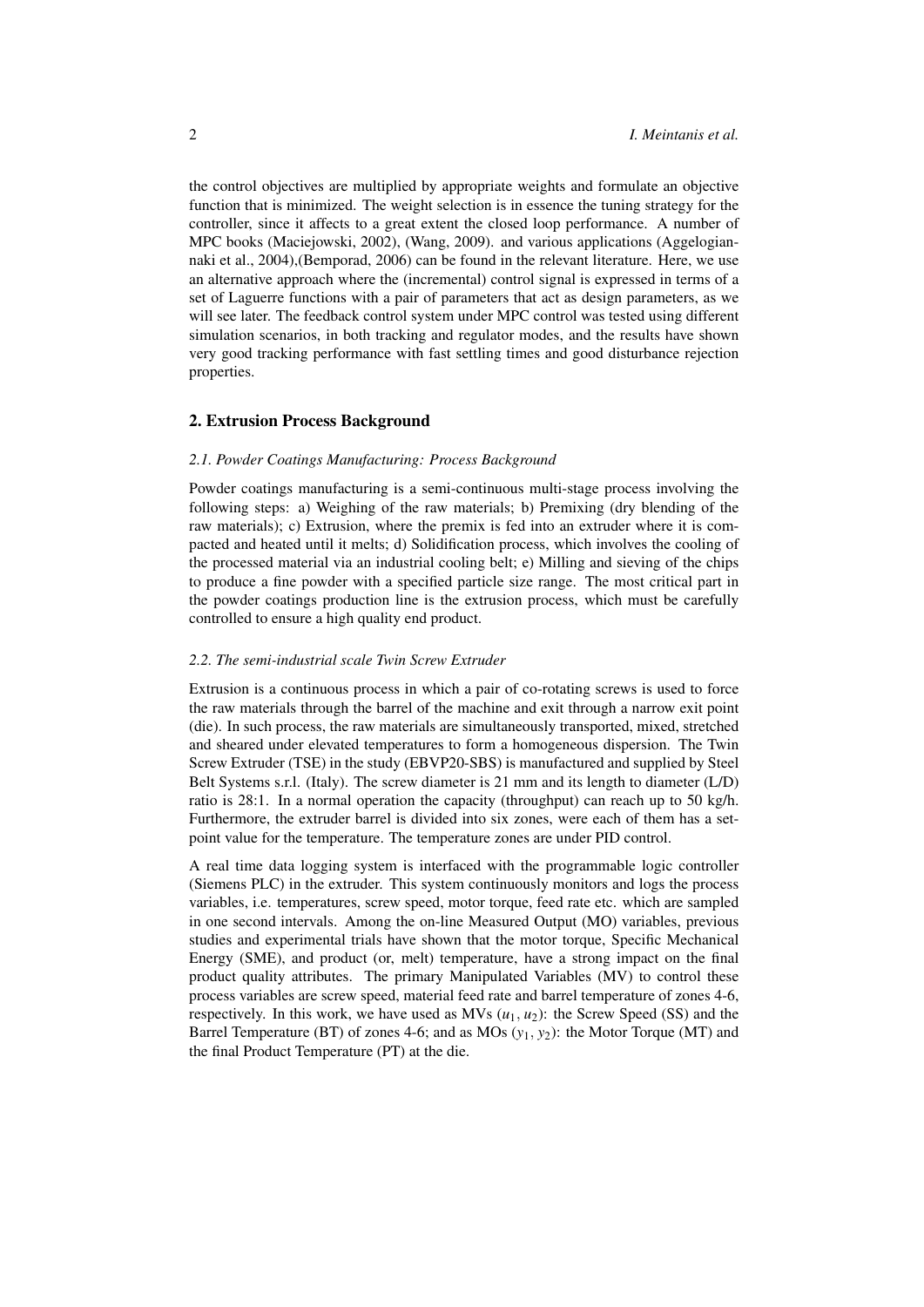# 3. Process Modelling: Experimental Identification of the Extrusion Process

A task on the system identification of the TSE process was performed in parallel to the model predictive control design, with the objective to produce a low order efficient model in order to assist the model-based predictive control design and the scaling up to the industrial level. A good identification test plays a key role in a successful identification. The data-set has been generated by applying single variable step tests (current practice in process industry) from various operating conditions to capture the dynamics of the TSE process. The gathered process data were scaled (normalized) to prevent unnecessary domination of certain process variables and prevent data with larger magnitude overriding the smaller. Next, was split into two parts, i.e. the modelling data-set used for process identification and the validation data-set in order to verify the accuracy of the estimated models. Continuous-time models were estimated using Prediction Error (PE) and Subspace Identification Method (SIM) algorithms with various model structures. All the estimated process models were validated by a series of specially designed model validation tests where both sum of squares of step response errors and prediction errors were used. The overall identification strategy and the results are given in (Meintanis et al., 2017a). The estimated continuous time model for the TSE process is

$$
\underline{y}(s) = G(s) \cdot \underline{u}(s), \ G(s) = \frac{1}{\Delta(s)} \begin{bmatrix} n_{11}(s) & n_{12}(s) \\ n_{21}(s) & n_{22}(s) \end{bmatrix}
$$
 (1)

where,  $\Delta(s) = s^4 + 12.02s^3 + 20.21s^2 + 0.3423s - 0.0003$ , and

$$
n_{11}(s) = 0.0014s3 + 0.00277s2 - 3.386 \cdot 10-3s + 0.00162
$$
  
\n
$$
n_{12}(s) = -0.002663s3 - 0.02661s2 + 8.581 \cdot 10-3s - 0.00021
$$
  
\n
$$
n_{21}(s) = -0.00095s3 - 0.00018s2 - 1.44 \cdot 10-4s - 0.000198
$$
  
\n
$$
n_{22}(s) = 0.002657s3 + 0.02662s2 + 0.00047s + 0.00028
$$

Then, the transfer function model (1) was converted to a minimal state space realization using MATLAB, in order to ensure controllability, observability, followed by converting it to the equivalent discrete-time process model, as in (2), which was then used as the basis for the design of the predictive control strategy.

## 4. Model Predictive Control Design of the Polymer Extrusion Process

The overall design objective of Model Predictive Control (MPC) is to compute a trajectory of future manipulated variables to optimize the future behavior of the plant outputs. In general, a predictive control algorithm solves an on-line optimal control problem subject to system dynamics and variable constraints. The core MPC algorithm is based on a model of the system to be controlled, a performance index driving the selection of the decision variables, a set of constraints to be fulfilled, and a state estimator to reconstruct the internal states of the plant model.

#### *4.1. MPC Problem Formulation*

The control design algorithm is based on the linear *p*−input, *q*−output discrete-time prediction model

$$
x_n(k+1) = A_n x_n(k) + B_n u(k) + \xi(k), \ y(k) = C_n x_n(k)
$$
\n(2)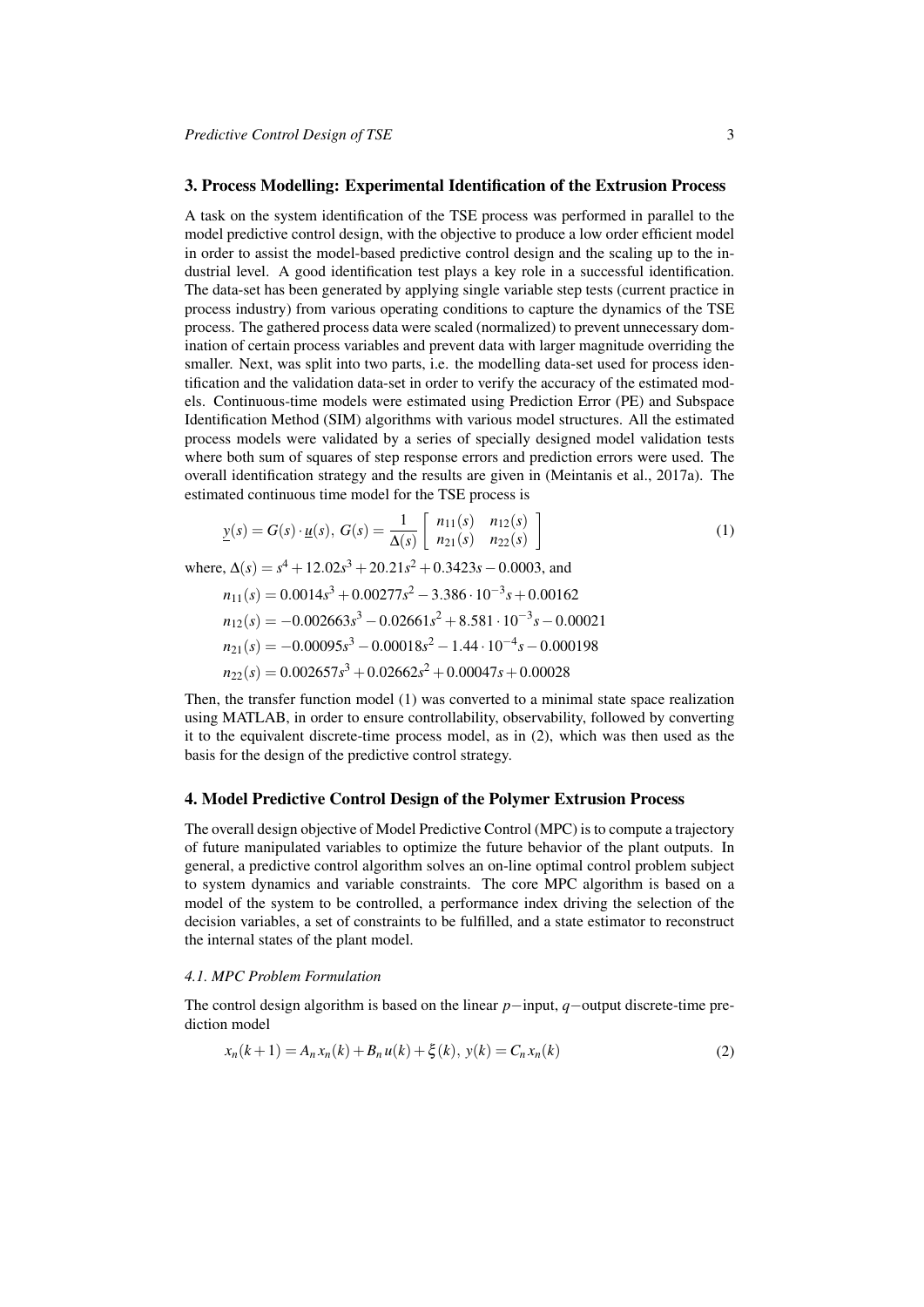where  $x_n(k) \in \mathbb{R}^n$  is the state vector at time instant  $k, u(k) \in \mathbb{R}^p$  is the vector of manipulated variables to be determined by the controller,  $y(k) \in \mathbb{R}^q$  is the process outputs and  $\xi(k)$  the disturbances. The state-space matrices  $A_n$ ,  $B_n$ ,  $C_n$  of the open-loop process model can be found in (Meintanis et al., 2017b).

The predictive control law requires to obtain the incremental control signal  $\Delta u(k)$  =  $u(k) - u(k-1)$  as the manipulated variable for the future plant output. Hence, we need to augment the original state-space model (2) by defining a new state-variable vector  $x(k) = \left[ \begin{array}{cc} \Delta x_n(k) & y(k) \end{array} \right]^T$ ,  $\Delta x_n(k) = x_n(k) - x_n(k-1)$ , as follows:

$$
x(k+1) = Ax(k) + B\Delta u(k) + \Delta \xi(k), \ y(k) = Cx(k)
$$
\n(3)

where,  $A = \begin{bmatrix} A_n & 0_{n \times q} \\ C_A & I \end{bmatrix}$  $C_nA_n$   $I_{q\times q}$  $\Bigg], B = \Bigg[ \begin{array}{c} B_n \ B_n \end{array}$  $C_nB_n$  $\left| \begin{array}{cc} C = \begin{bmatrix} 0_{q \times n} & I_{q \times q} \end{bmatrix} \end{array} \right|$ . We assume that the plant is controllable and observable and that the state vector  $x(k_i)$ , at sampling instant  $k_i > 0$ , is available through measurement (or via estimator). Then, the future control trajectory,  $\Delta U$ , is captured by  $\Delta u(k_i), \Delta u(k_i+1), \ldots, \Delta u(k_i+N_c)$  and the prediction of the future state variables vector  $x(k_i + 1|k_i)$ ,  $x(k_i + 2|k_i)$ , ...,  $x(k_i + N_p|k_i)$   $(N_c < N_p)$  in a compact matrix form is given by

$$
\mathbf{X} = \Phi_A x(k_i) + \Phi_B \Delta U \tag{4}
$$

where,

$$
\Phi_A=\left[\begin{array}{ccccccccc}A&A^2&\cdots&A^{N_p}&\end{array}\right]^T;\ \Phi_B=\left[\begin{array}{cccccc}B&0&\cdots&0\\AB&B&\cdots&0\\ \cdots&&&&0\\ A^{N_p-1}B&A^{N_p-2}B&\cdots&A^{N_p-N_c-1}B\end{array}\right]
$$

and  $N_c$ ,  $N_p$  are the control and prediction horizons respectively. For set-point tracking the future plant output is predicted by:

$$
\mathbf{Y} = C\mathbf{X} = C\Phi_A x(k_i) + C\Phi_B \Delta U \tag{5}
$$

The cost function for set-point tracking is written as follows

$$
J = [x(k_i + N_p) - x_{ss}]^T W_0 [x(k_i + N_p) - x_{ss}] + [R_s - Y]^T Q [R_s - Y] + \Delta U^T R \Delta U
$$

where,  $Q \ge 0$ ,  $R > 0$  are the weight matrices and  $x_{ss}$  the steady-state values of the state variables at the prediction horizon. Note that, for the simplicity of the design, the state terminal weight  $W_0$  is neglected, i.e.  $W_0 = 0$ . Furthermore, in the MPC formulation there are three types of constraints, i.e. (i) constraints on the amplitude of the Manipulated Variables (MV); (ii) constraints on the rate of change of the MVs; and (iii) constraints on the Measured Outputs (MO). All of them are expressed in terms of the vector ∆*U* and in a compact matrix form as  $M\Delta U \leq \mu$ , where *M* is an  $n \times p(N_c - 1)$  matrix formed by the inequality constraints.

#### *4.2. Design of a Model Predictive Controller using Laguerre Orthogonal Functions*

The proposed design algorithm adopted from (Wang, 2004), differs from the traditional MPC design by describing each *i*−th control signal with a Laguerre network *Li*(·) with a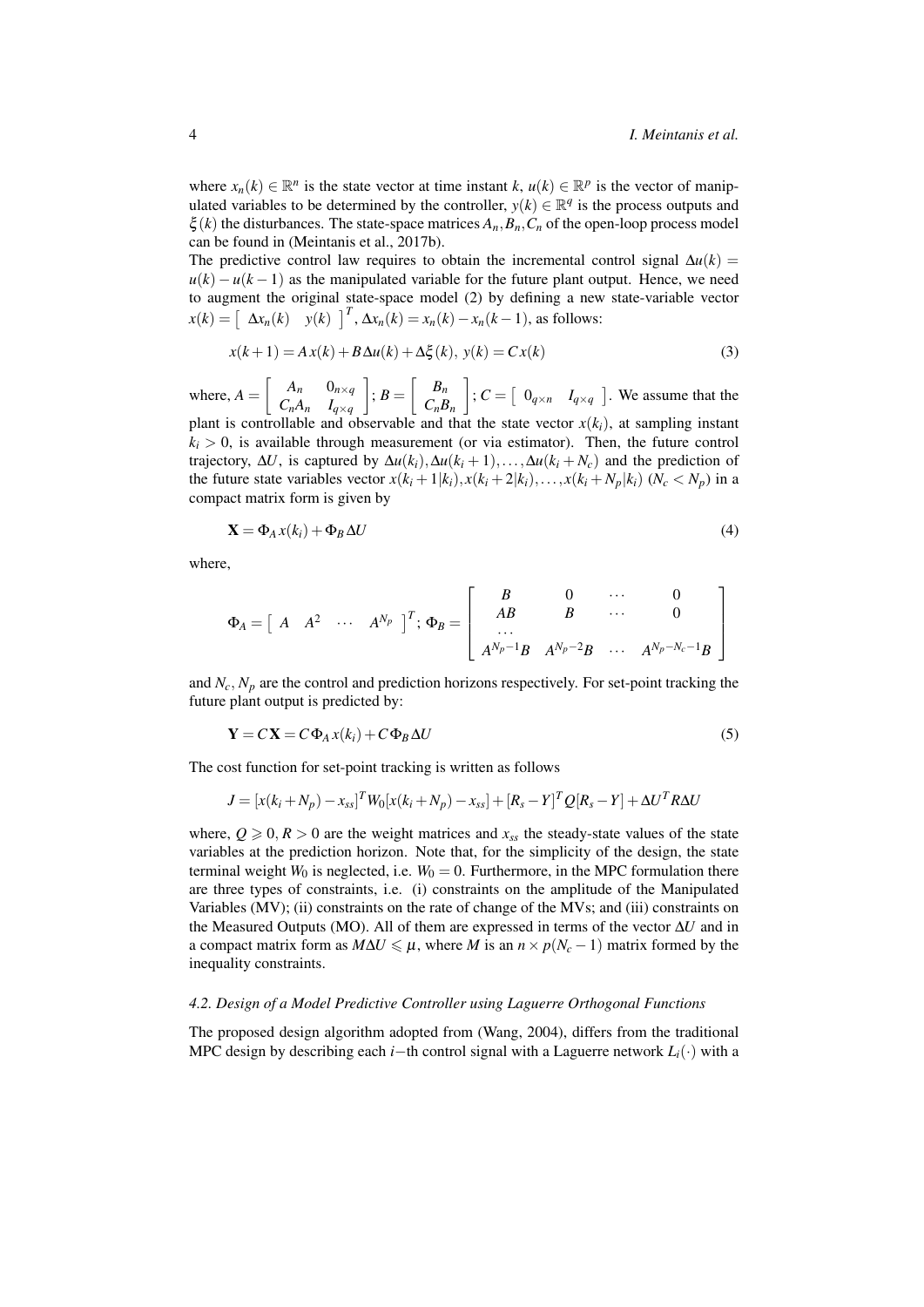pair of parameters *a*: decay factor, *N*: model order. For instance, in order to express the *i*−th control signal  $\Delta u_i$  at instant time *k*, we have,  $L_i(k)$ <sup>T</sup> $\eta_i$ . Similarly, the total control trajectory ∆*U* is given by

$$
\Delta U = \begin{bmatrix} bl.diag\{L_1(0)', \dots, L_p(0)'\} \\ bl.diag\{L_1(1)', \dots, L_p(1)'\} \\ \vdots \\ bl.diag\{L_1(N_c)', \dots, L_p(N_c)'\} \end{bmatrix} \cdot \begin{bmatrix} \eta_1 \\ \eta_2 \\ \vdots \\ \eta_p \end{bmatrix} = \tilde{L} \cdot \eta
$$
 (6)

Accordingly, the cost function and the original constraints are also expressed in terms of the Laguerre parameters vector  $\eta$ . Based on the Receding Horizon Control principle, the applied control signal is constructed by  $\Delta u(k) = bl$ .*diag*{ $L_1(0)'$ ,..., $L_p(0)'$ } ·  $\eta$ , that is only the first instance of the total control trajectory.

#### *4.3. Controller Tuning*

Except the weight matrices *Q* and *R*, the main design parameters that affect the control performance are: i) the Prediction Horizon  $(N_p)$ , which is recommended to be selected as large as possible to ensure stability and it is directly related with the the desired settling time of the output signal; ii) the Laguerre Factor  $(a)$ , which affects the closed-loop response speed and corresponds to the traditional control horizon  $N_c$ ; iii) the Laguerre order (*N*), which defines the number of terms that are used to capture the future control signal.

In the predictive design algorithm for the TSE process we have used the following values:  $N_p = 24$ ;  $a_1 = a_2 = 0.6$ ;  $N_1 = N_2 = 4$ ;  $Q = C^T C$  and  $R = diag(0.01, 0.01)$ . A brief summary of the results is given next.



Figure 1: TSE Process Outputs with MPC. Left column: Step response on channel *y*1; Right column: Step response on channel *y*2.